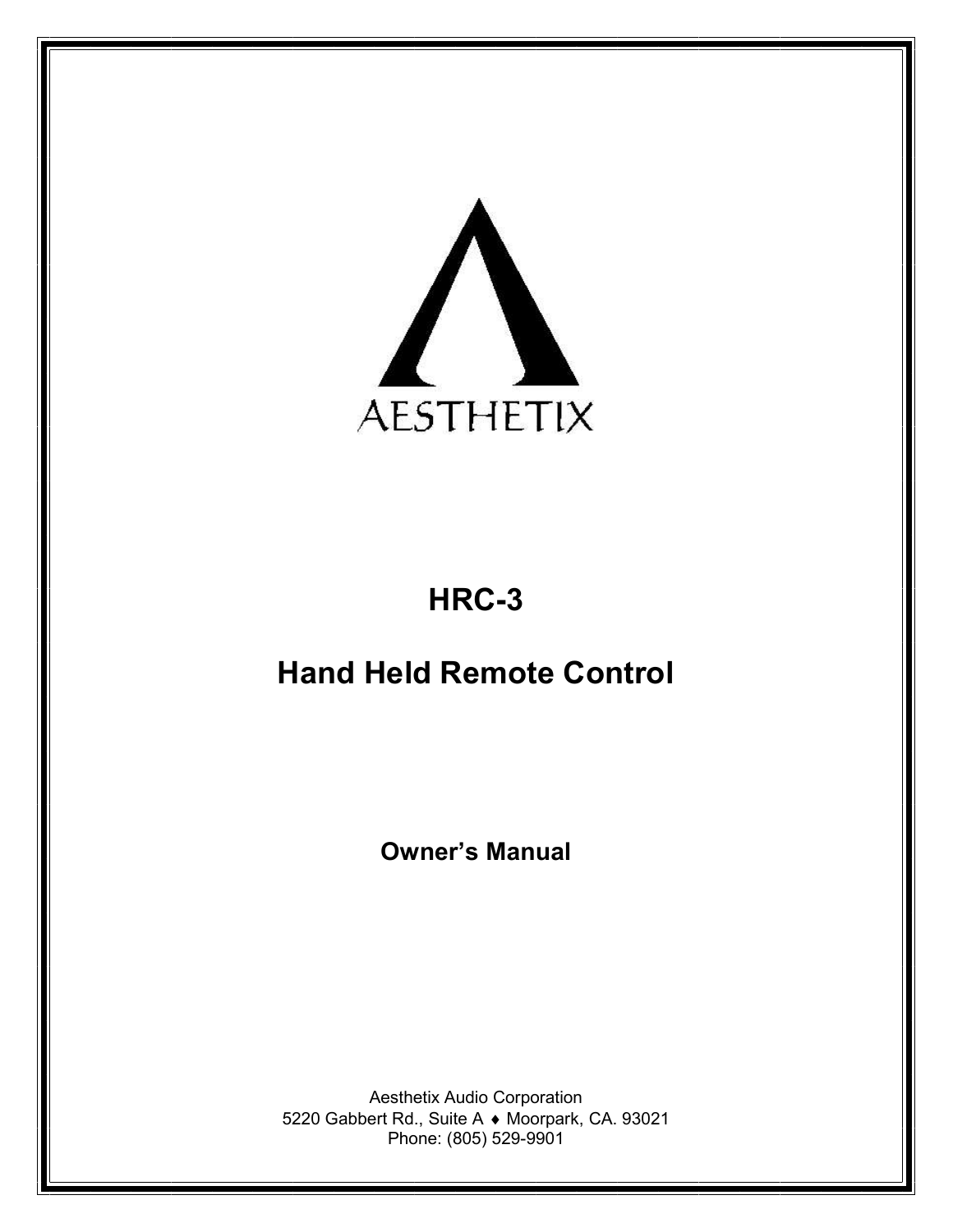# PREFACE

## INTRODUCTION

This manual covers the use of this remote for several products. Setting it up for the intended device may be necessary initially.



Note: This product was initially shipped in the "Transport" state. This is the same as being turned OFF, and is intended to preserve the internal battery. It must be activated prior to initial use. Please refer to age 5 of this manual.

## IMPORTANT

Save all packaging in a dry place away from fire hazards. Your Remote is a precision electronic instrument and should be properly packaged any time shipment is made. In the unlikely event that you have to return the Remote to the factory for service, or if you send it to us for updating, the original packaging will best protect the unit from shipping damage.

In order to achieve the fullest flexibility and enjoyment from your remote, we highly recommend that you read this manual in full before setting it up to work in your system.

## WARNING

United States law prohibits disposition of these commodities to Libya, Laos, North Korea, Cambodia, Syria, Sudan or Cuba unless otherwise authorized by the United States.

No part of this publication may be reproduced or transmitted in any form or by any means, electronic or mechanical, for any purpose, without the express written permission of Aesthetix Audio Corporation.

## SAFETY PRECAUTIONS

DO NOT PLACE THE REMOTE NEAR HEAT SOURCES SUCH AS DIRECT SUNLIGHT, STOVES, HEAT REGISTERS, RADIATORS, POWER AMPLIFIERS OR OTHER HEAT PRODUCING EQUIPMENT.

INTERNAL BATTERY MAY LEAK OR EXPLODE IF DAMADED OR OVERHEATED. AESTHETIX AND/OR ANY OF ITS DEALERS, DISTRIBUTORS, AGENTS OR OTHER REPRESENTATIVES ARE NOT RESPONSIBLE NOR HAVE ANY LIABILITY FOR DAMAGES – CONSEQUENCIAL OR OTHER - CAUSED BY OVERHEATING OR MISUSE OF THE REMOTE AND/OR THE REMOTE INTERNAL BATTERY.

IF THE BATTERY SHOWS SIGNS OF DAMAGE, REMOVE AND REPLACE IT IMMEDIATELY. DISPOSE OF OLD BATTERIES IN ACCORDANCE WITH YOUR LOCAL JURISDICTION. REGULATIONS FOR DISPOSAL AND RECYCLING OF BATTERIES VARY WIDELY; LOCAL GOVERNMENTS MAY HAVE ADDITIONAL REQUIREMENTS OVER THOSE OF NATIONAL REGULATIONS.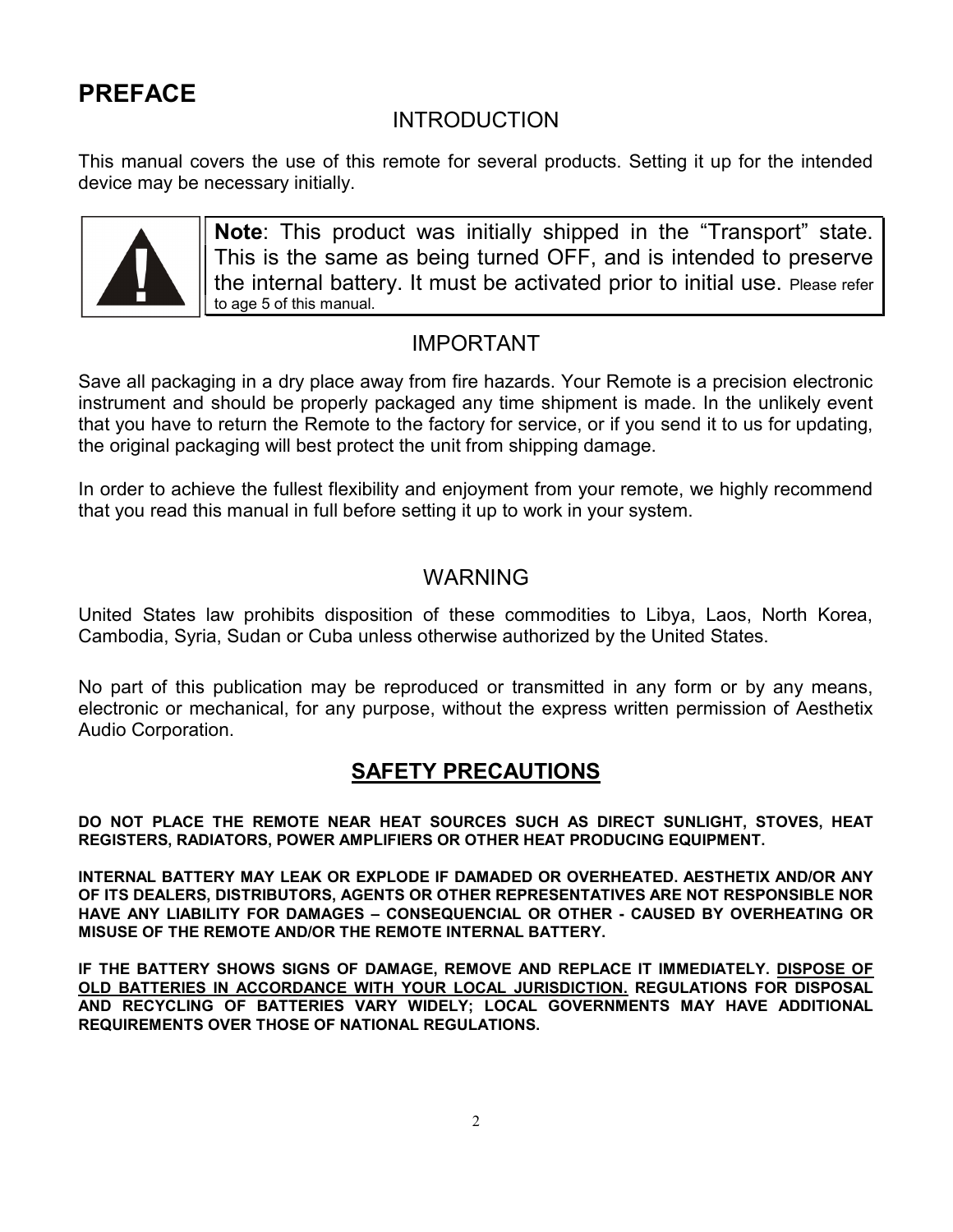# **Table Of Contents**

| PREFACE. |  |
|----------|--|
|          |  |
|          |  |
|          |  |
|          |  |
|          |  |
|          |  |
|          |  |
|          |  |
|          |  |
|          |  |
|          |  |
|          |  |
|          |  |
|          |  |
|          |  |
|          |  |
|          |  |
|          |  |
|          |  |
|          |  |
|          |  |
|          |  |
|          |  |
|          |  |
|          |  |
|          |  |
|          |  |
|          |  |
|          |  |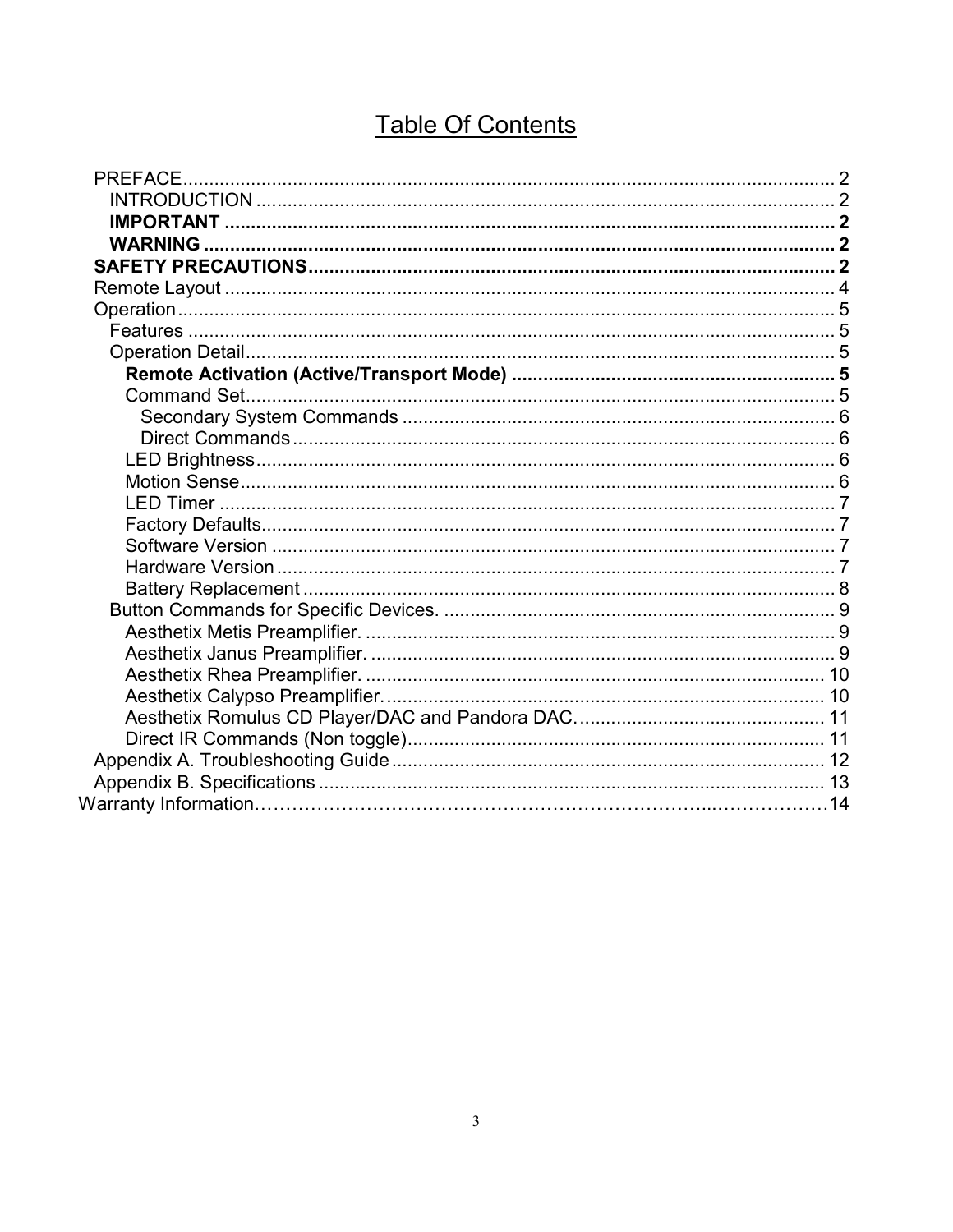# Remote Layout

- 1. STANDBY button. Used to transition a unit in or out of Standby mode.
- 2. **DISPLAY** button. Press to turn on or extinguish the front panel display and LEDs.
- 3. UP button.
- 4. LEFT button
- 5. RIGHT button.
- 6. DOWN button.
- 7. ENTER button. Used to select an item / parameter in a sub menu. Also Mute / Unmute on preamplifiers.
- 8. **MENU** button. Used to enter/exit the menu system.
- 9. **LEVEL UP** button. Increases volume.
- 10. MUTE button. Toggles Mute on and off.
- 11. INPUT button. Advances currently selected input to the next.
- 12. LEVEL DOWN button. Decreases volume.
- 13. Press and hold LEVEL DOWN & while holding it, press the DOWN (arrow) button. Changes Phase on some units.

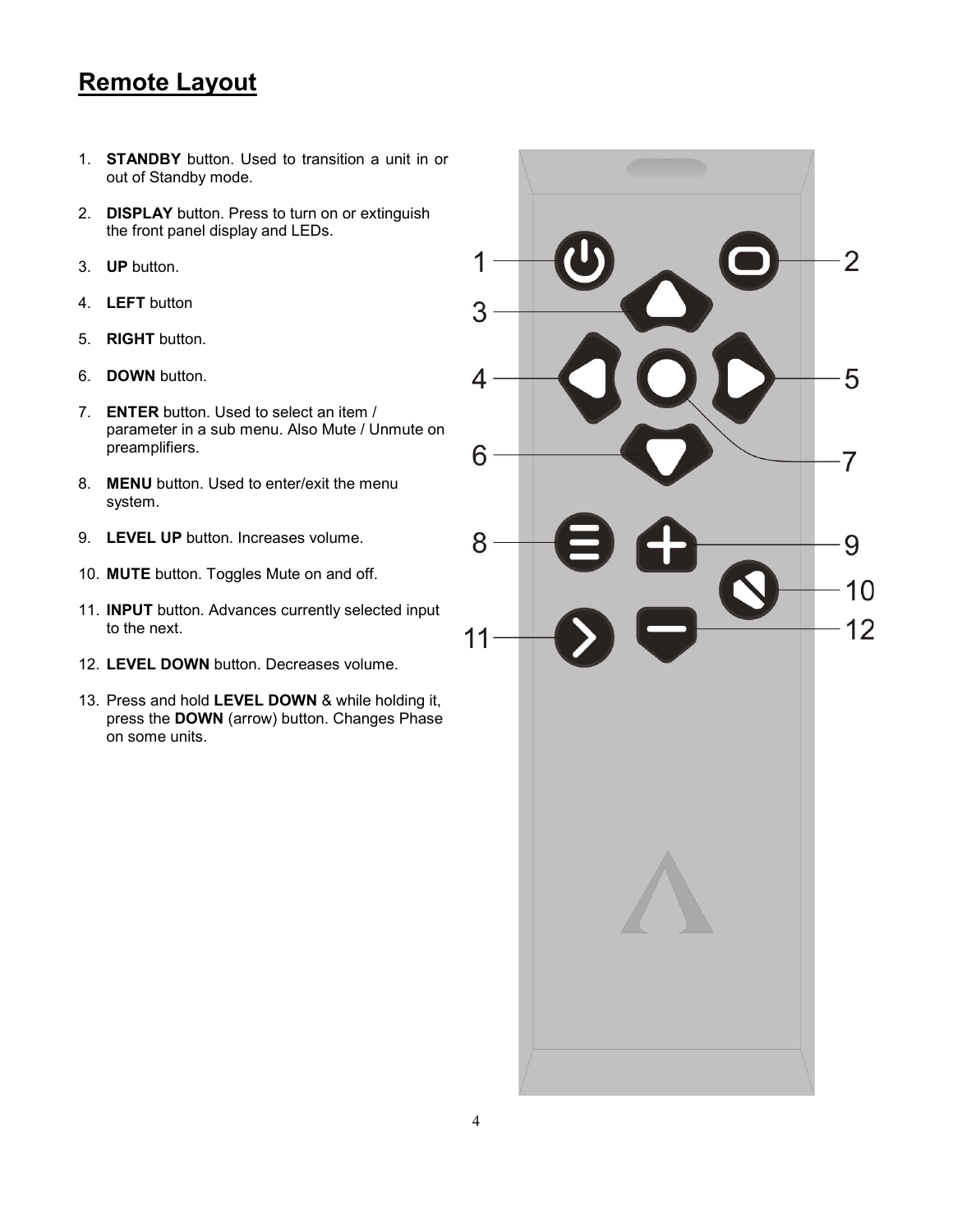# **Operation**



Important note: This product was initially shipped in the "Transport" state. This is the same as being turned OFF, and is intended to preserve the internal battery. It must be activated prior to initial use. (Please refer to the Remote activation section below).

## Features

The remote can control a range of devices.

The remote has an internal motion sensor that will, in low light conditions, activate the LEDs when picked up or otherwise moved. This feature can be turned on (default) or off.

The LED brightness can be adjusted in multiple steps from off to full brightness. When ON, the amount of time that the LEDs are activated (on) after it senses a lack of motion in low light conditions, can be set by the user.

The software and hardware versions can be displayed by counting the number of times a specific LED illuminates.

The user can restore the factory defaults at any time.

The remote can be set to transmit several Direct commands. (Non toggle). This is useful for a learning remote or programming a non-Aesthetix remote, or controller device.

## Operation Detail

## Remote Activation (Active/Transport Mode)

Initially the remote must be activated, or taken out of Transport Mode. To do this, press and hold the STANDBY button. While holding Standby, press the MENU button, and then let go of both. The LEDs will blink 5 times to acknowledge that this sub menu is active. The Up and Down LEDs will be illuminated. Press the UP button to activate the remote, or press the DOWN button to put it into Transport mode (Off). Regardless of whether or not the remote is activated or put into transport mode, once the UP or DOWN button is pressed, the LEDs will blink 5 times to confirm the user input, and exit this sub menu. Note: If the factory defaults are loaded, this feature will be On.

## Command Set

This feature allows the user to select the Aesthetix device it will be controlling. The factory default is the Metis preamplifier.

Changing the device to be controlled requires the user to press and hold the STANDBY button and, while holding Standby, press the **MUTE** button. Then let go of both. The LEDs will blink 5 times to acknowledge that this sub menu is active. Press the UP button to select (or verify) that the remote will control the Metis Preamplifier (System code16). The LEDs will blink 5 times to confirm the user input, and exit this sub menu.

| <b>Function</b> | <b>First</b><br>button | <b>Second</b><br>button | Acknowledge        | <b>Function</b><br>(sys code) | <b>Third</b><br>button | Confirmation       |
|-----------------|------------------------|-------------------------|--------------------|-------------------------------|------------------------|--------------------|
| Change          | <b>STANDBY</b>         | <b>MUTE</b>             | LEDs blink 5 times | Metis/Mimas (16)              | UP                     | LEDs blink 5 times |
| Command         |                        |                         |                    | Calypso (16)                  | <b>DOWN</b>            | LEDs blink 5 times |
| Set             |                        |                         |                    | Callisto (16)                 | <b>LEFT</b>            | LEDs blink 5 times |
|                 |                        |                         |                    | Janus (16)                    | <b>RIGHT</b>           | LEDs blink 5 times |
|                 |                        |                         |                    | <b>Rhea</b> (21)              | <b>ENTER</b>           | LEDs blink 5 times |
|                 |                        |                         |                    | <b>Romulus (20/19)</b>        | <b>LEVEL UP</b>        | LEDs blink 5 times |

Use the chart below to control other Aesthetix products.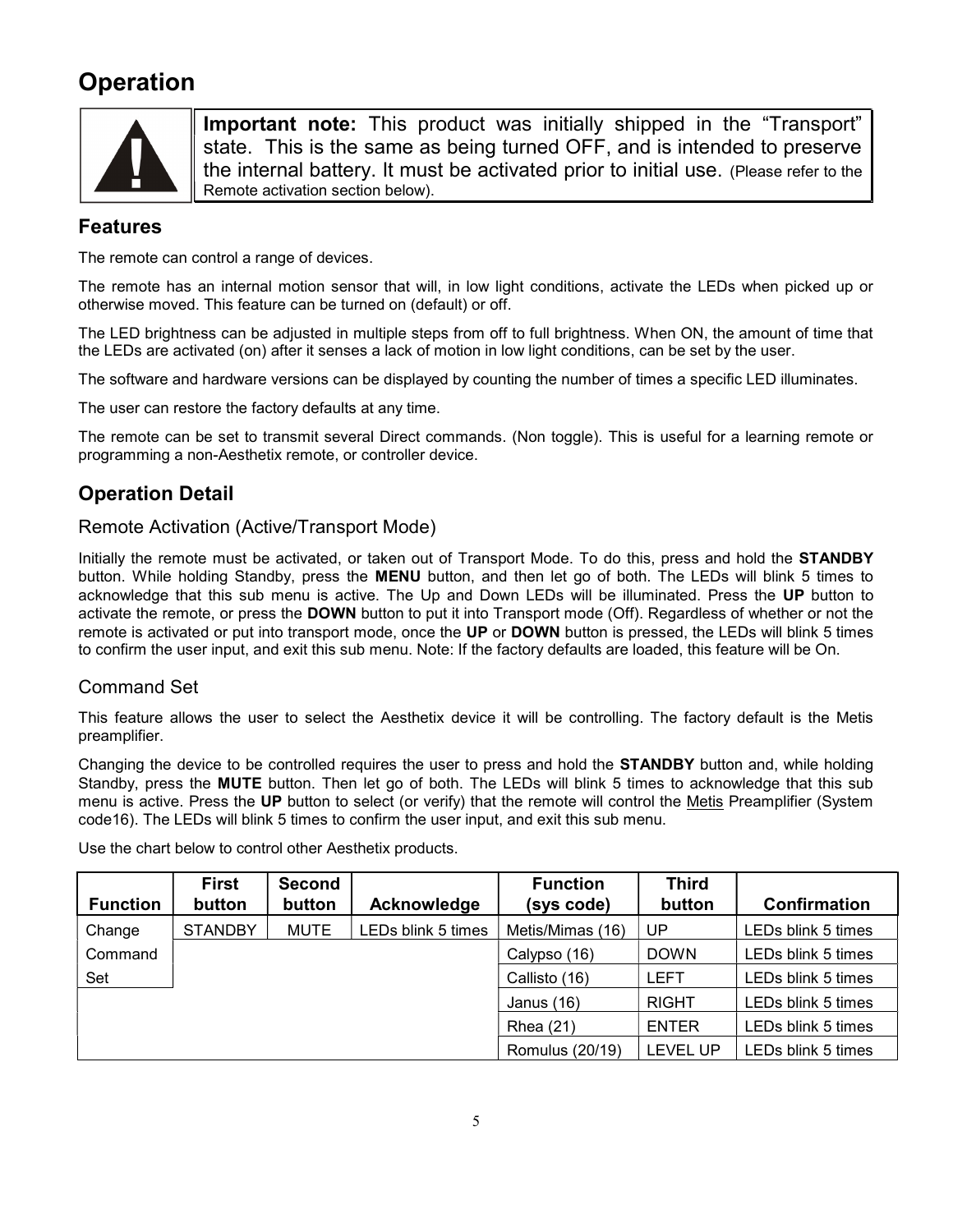### Secondary System Commands

Some preamplifiers can be set to a secondary system code. This is useful when there is one device in the audio system that is pre-set to a system code used by another device.

Using the same procedure on the previous page, refer to the chart below to set a secondary system code.

| <b>Function</b> | <b>First</b><br>button | <b>Second</b><br>button | Acknowledge | <b>Function</b><br>(sys code)           | <b>Third</b><br><b>Button</b> | <b>Confirmation</b> |
|-----------------|------------------------|-------------------------|-------------|-----------------------------------------|-------------------------------|---------------------|
| Change          | <b>STANDBY</b>         | <b>MUTE</b>             |             | LEDs blink 5 times   Metis/Mimas 2 (19) | LEVEL DWN                     | LEDs blink 5 times  |
| Command         |                        |                         |             | Calypso 2 (19)                          | MENU                          | LEDs blink 5 times  |
| Set             |                        |                         |             | Janus 2 (19)                            | <b>INPUT</b>                  | LEDs blink 5 times  |

### Direct Commands

Using the same procedure on the previous page, refer to the chart below to set the system code to use direct commands for the Metis, Janus and Rhea.

|                 | <b>First</b>   | <b>Second</b> |                    | <b>Function</b>           | <b>Third</b>  |                    |
|-----------------|----------------|---------------|--------------------|---------------------------|---------------|--------------------|
| <b>Function</b> | button         | button        | Acknowledge        | (sys code)                | <b>Button</b> | Confirmation       |
| Change          | <b>DISPLAY</b> | INPUT(>)      | LEDs blink 5 times | Metis/Mimas Direct 1(16)  | UP            | LEDs blink 5 times |
| to Direct       |                |               |                    | Metis/Mimas Direct 2 (16) | <b>DOWN</b>   | LEDs blink 5 times |
| Command         |                |               |                    | Janus Direct 1(16)        | LEFT          | LEDs blink 5 times |
| Set             |                |               |                    | Rhea Direct 1(21)         | ENTER         | LEDs blink 5 times |

## LED Brightness

This setting will allow the user to set all of the LEDs to a desired brightness level.

To set the brightness, press and hold the STANDBY button. While holding Standby, press the LEVEL UP(+) button and then let go of both. The LEDs will blink 5 times to acknowledge that this sub menu is active. Repeatedly pressing the UP button increases the LED brightness, or repeatedly pressing the DOWN button decreases the LED brightness, or ultimately turns them Off. The brightness will change only one level per button press and will be visible in the buttons. The least bright is the factory default. To exit this sub menu, press the MENU button. The LEDs will blink 5 times to confirm the user input and exit this sub menu.

When the LED brightness is set to off, the LEDs will only illuminate when entering a sub menu.

## Motion Sense

The remote reads the ambient light level in a room. If it is low and the remote senses motion, all LEDs will turn on, and stay on as long as there is continuous motion. When no motion is detected for the amount of time set in the LED Timer sub menu, the LEDs will turn off. The Motion Sense feature can be turned on or off. The factory default is On.

If disabled, to enable the Motion Sense feature, press and hold the STANDBY button. While holding Standby, press the UP button and then let go of both. The LEDs will blink 5 times to acknowledge that this sub menu is active, and the UP / Down buttons will be illuminated. Press the UP button. To disable this feature, while in this sub menu, press the DOWN button. The LEDs will blink 5 times to confirm the user selection and exit this sub menu.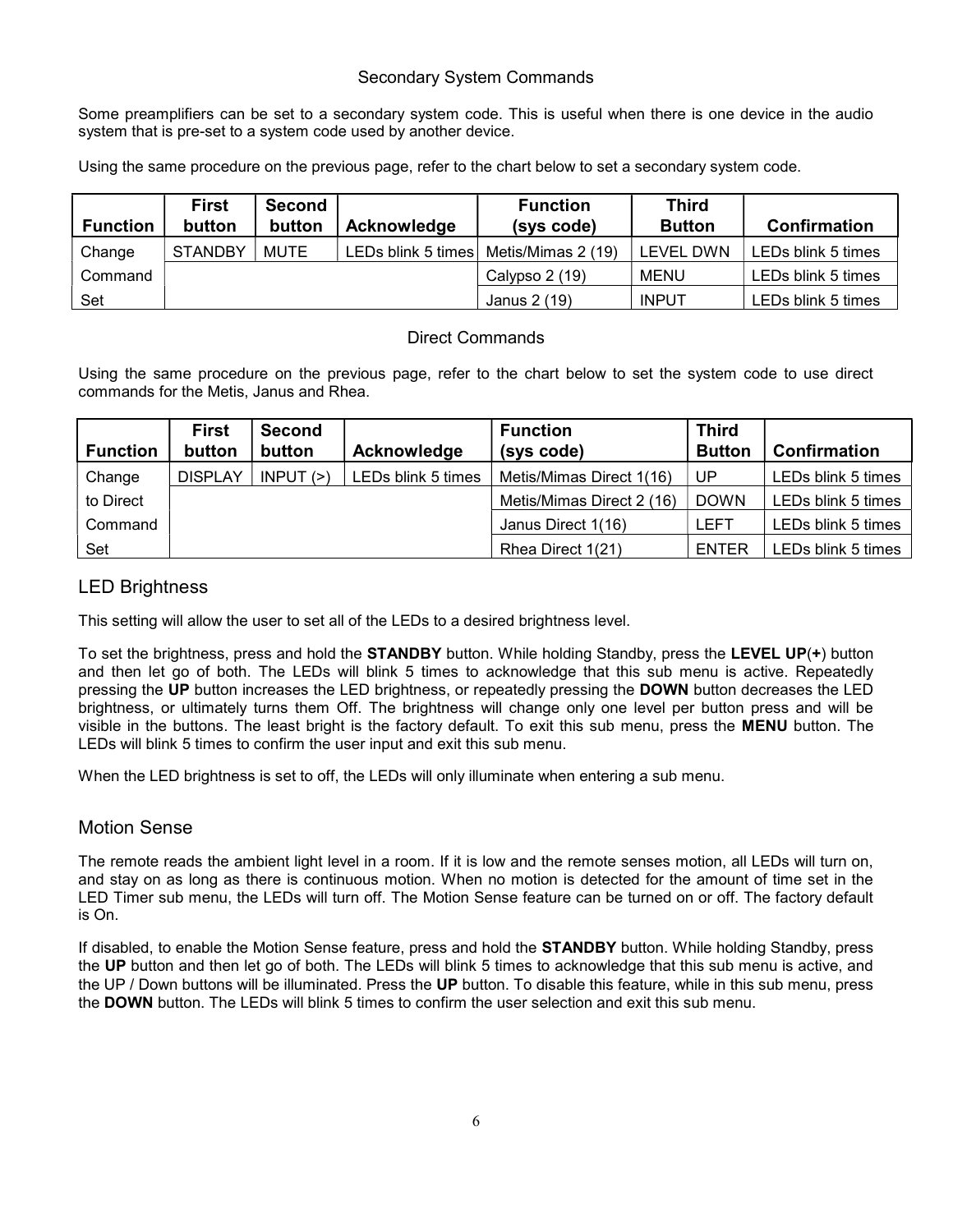## LED Timer

If the LEDs are set to ON in the LED Brightness sub menu (default), the amount of time they can be set to stay on after detecting no motion can be set by the user.

To set the LED Timer to 1 second, press and hold the STANDBY button. While holding Standby, press the RIGHT ARROW button and then let go of both. The LEDs will blink 5 times to acknowledge that this sub menu is active. Press the UP button. The LEDs will blink 5 times to confirm the user selection and exit this sub menu.

The chart below details the button sequences utilized for the available range of timer settings. The factory default is 5 seconds.

| <b>Function</b> | <b>First</b><br>button | <b>Second button</b> | Acknowledge        | <b>Function</b>   | <b>Third</b><br>button | <b>Confirmation</b> |
|-----------------|------------------------|----------------------|--------------------|-------------------|------------------------|---------------------|
| Set LED timer   | <b>STANDBY</b>         | <b>RIGHT ARROW</b>   | LEDs blink 5 times | sec               | UP                     | LEDs blink 5 times  |
|                 |                        |                      |                    | 3 sec             | <b>RIGHT</b>           | LEDs blink 5 times  |
|                 |                        |                      |                    | 5 sec             | <b>DOWN</b>            | LEDs blink 5 times  |
|                 |                        |                      |                    | 10 <sub>sec</sub> | <b>LEFT</b>            | LEDs blink 5 times  |
|                 |                        |                      |                    | 20 sec            | <b>ENTER</b>           | LEDs blink 5 times  |
|                 |                        |                      |                    | 30 sec            | <b>DISPLAY</b>         | LEDs blink 5 times  |

## Factory Defaults

To restore the factory default settings, press and hold the STANDBY button. While holding Standby, press the INPUT (>) button and then let go of both. The LEDs will blink 5 times to acknowledge that this sub menu is active and the Vol Up  $(+)$  button till be illuminated. Press the VOL UP  $(+)$  button. The LEDs will blink 5 times to confirm the user selection and exit this sub menu. The remote will now operate with factory settings.

At the point of entering this sub menu, if the choice is made to abort this operation (keep settings as they are), press any button other than the illuminated Vol Up (+) button. The LEDs will blink 5 times to confirm the user selection and exit this sub menu.

## Software Version

To display the current software version, press and hold the STANDBY button. While holding Standby, press the DISPLAY button and then let go of both. All LEDs will turn off for one second and then the UP button LED will blink X times. The total number of times it blinks is the software version number. After the last blink, the remote will automatically exit this sub menu and return to normal operation.

### Hardware Version

To display the current hardware version, press and hold the STANDBY button. While holding Standby, press the LEFT ARROW button and then let go of both. All LEDs will turn off for one second and then the UP button LED will blink X times. The total number of times it blinks is the hardware version number. After the last blink, the remote will automatically exit this sub menu and return to normal operation.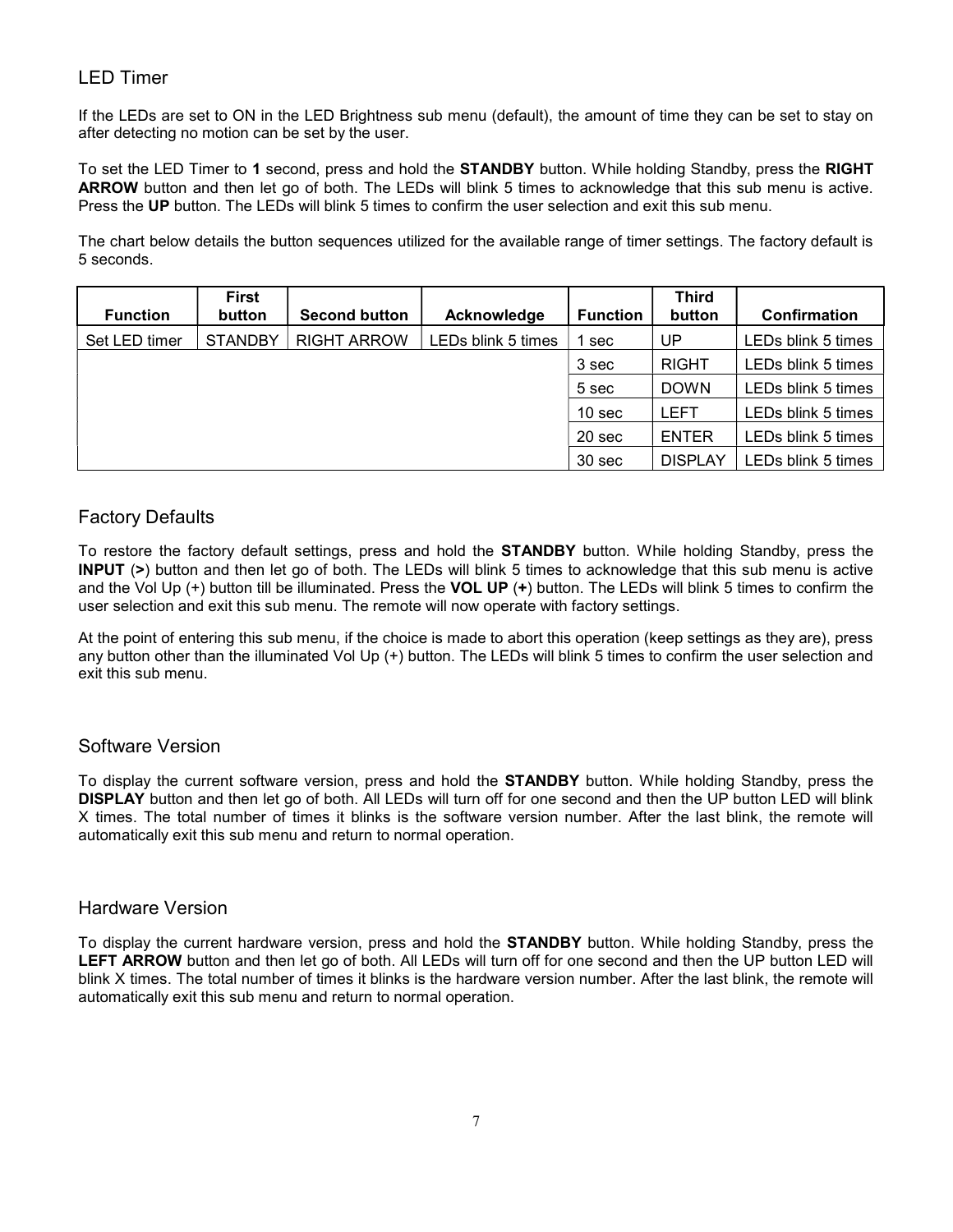## Battery Replacement

Should the internal battery need to be checked or replaced, remove the 4 screws on the rear panel. The battery will be visible as should be its identification numbers. Remove and re-seat the battery by grasping it with 2 fingers in the areas where there is no surrounding plastic, and pulling upwards. Upon re-inserting the battery, all LEDs should illuminate temporarily unless the installed battery is dead or the remote is not activated (Transport mode).

Verify that the remote is activated by pressing and holding the STANDBY button. While holding Standby, press the MENU button, and then let go of both. The LEDs should blink 5 times to acknowledge that this sub menu is active. The Up and Down LEDs should then be illuminated. If this is the case, press the UP button to activate the remote. The LEDs will blink 5 times to confirm the user input, and exit this sub menu.

If the remote will not enter the Activate sub menu after the battery has been re-seated, replace the battery with a new CR2450.



SPECIAL NOTE: Regulations for disposal and recycling of batteries vary widely; local governments may have additional requirements over those of national regulations.

### DISPOSE OF OLD BATTERIES IN ACCORDANCE WITH YOUR LOCAL JURISDICTION.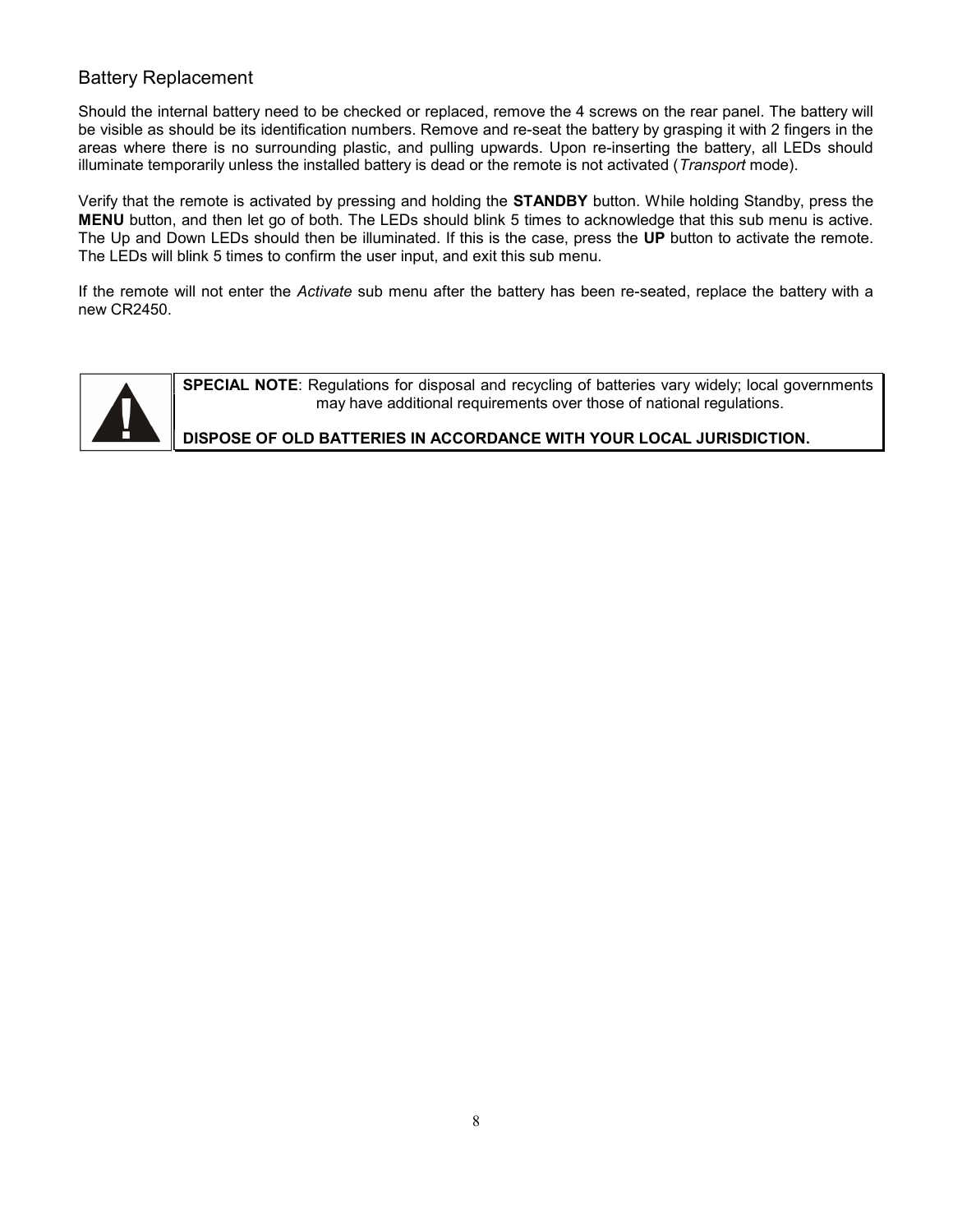## Button Commands for Specific Devices.

#### Aesthetix Metis Preamplifier & Mimas Integrated Amplifier.

When the remote is set to control the Metis, its buttons will do the following:

- 1. STANDBY. Enters/Exits Standby mode when the rear panel power switch is on.
- 2. **DISPLAY**. Press to turn on or extinguish the front panel LEDs.
- 3. UP. Increases the volume or increases the parameter value when in a sub menu.
- 4. LEFT. Moves to previous input or selects the previous sub menu in the menu system.
- 5. RIGHT. Moves to next input or selects the next sub menu in the menu system.
- 6. DOWN. Decreases the volume or decreases the parameter value when in a sub menu.
- 7. ENTER. Mute/Unmute the Metis/Mimas.
- 8. MENU. Enter/Exit menus.
- 9. LEVEL UP. Increases the volume.
- 10. MUTE. Toggles Mute on and off.
- 11. INPUT. Goes forward to the next Input. (Wraps around).
- 12. LEVEL DOWN. Decreases the volume.

#### Aesthetix Janus Preamplifier.

When the remote is set to control the Janus, its buttons will do the following:

- 1. STANDBY. Enters/Exits Standby mode when the rear panel power switch is on.
- 2. DISPLAY. Press to turn on or extinguish the front panel display and LEDs.
- 3. UP. Increases the volume or increases the value in the Gain and Load sub menus.
- 4. LEFT. Shifts the balance to the left.
- 5. RIGHT. Shifts the balance to the right.
- 6. DOWN. Decreases the volume or decreases value in the Gain and Load sub menus.
- 7. ENTER. Mute/Unmute the Janus.
- 8. MENU. Selects/Deselects the Tape Input.
- 9. LEVEL UP. Enter/Exit the Gain Menu when Phono is selected.
- 10. MUTE. Toggles Mute on and off.
- 11. INPUT. Goes forward to the next Input. (Wraps around).
- 12. LEVEL DOWN. Enter/Exit the Load Menu when Phono is selected.
- 13. Press and hold LEVEL DOWN & while holding it, press the DOWN button. Changes Phase.

#### Note: A software update may be required for the Janus to respond to all of the above commands.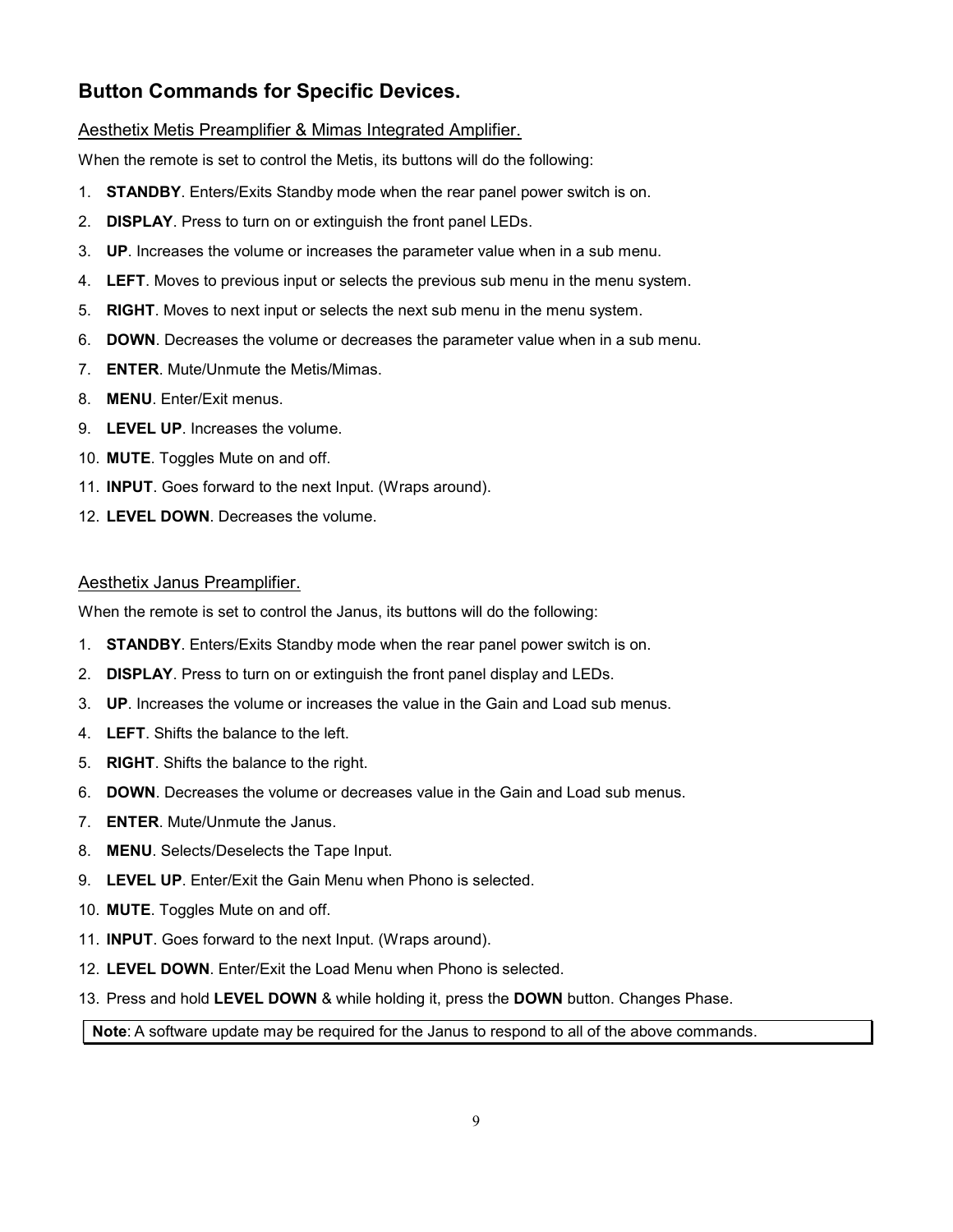### Aesthetix Rhea Preamplifier.

When the remote is set to control the Rhea, its buttons will do the following:

- 1. STANDBY. Enters/Exits Standby mode when the rear panel power switch is on.
- 2. **DISPLAY**. Press to turn on or extinguish the front panel display and LEDs.
- 3. UP. Increases value in Gain and Load sub menus.
- 4. LEFT. Not active.
- 5. RIGHT. Not active.
- 6. DOWN. Decreases value in Gain and Load sub menus.
- 7. ENTER. Mute/Unmute the Rhea.
- 8. MENU. Not active.
- 9. LEVEL UP. Enter/Exit the Gain Menu.
- 10. MUTE. Toggles Mute on and off.
- 11. INPUT. Goes forward to the next Input (wraps around), when the Rhea is not in a sub menu.
- 12. LEVEL DOWN. Enter/Exit the Load Menu.

Note: A software update may be required for the Rhea to respond to all of the above commands.

#### Aesthetix Calypso Preamplifier.

When the remote is set to control the Calypso, its buttons will do the following:

- 1. STANDBY. Enters/Exits Standby mode when the rear panel power switch is on.
- 2. **DISPLAY**. Press to turn on or extinguish the front panel display and LEDs.
- 3. UP. Increases the volume.
- 4. LEFT. Shifts the balance to the left.
- 5. RIGHT. Shifts the balance to the right.
- 6. DOWN. Decreases the volume.
- 7. ENTER. Mute/Unmute the Calypso.
- 8. MENU. Selects/Deselects the Tape Input.
- 9. LEVEL UP. Increases the volume.
- 10. MUTE. Toggles Mute on and off.
- 11. INPUT. Goes forward to the next Input. (Wraps around).
- 12. LEVEL DOWN. Decreases the volume.
- 13. Press and hold LEVEL DOWN & while holding it, press the DOWN button. Changes Phase.

#### Note: A software update may be required for the Calypso to respond to all of the above commands.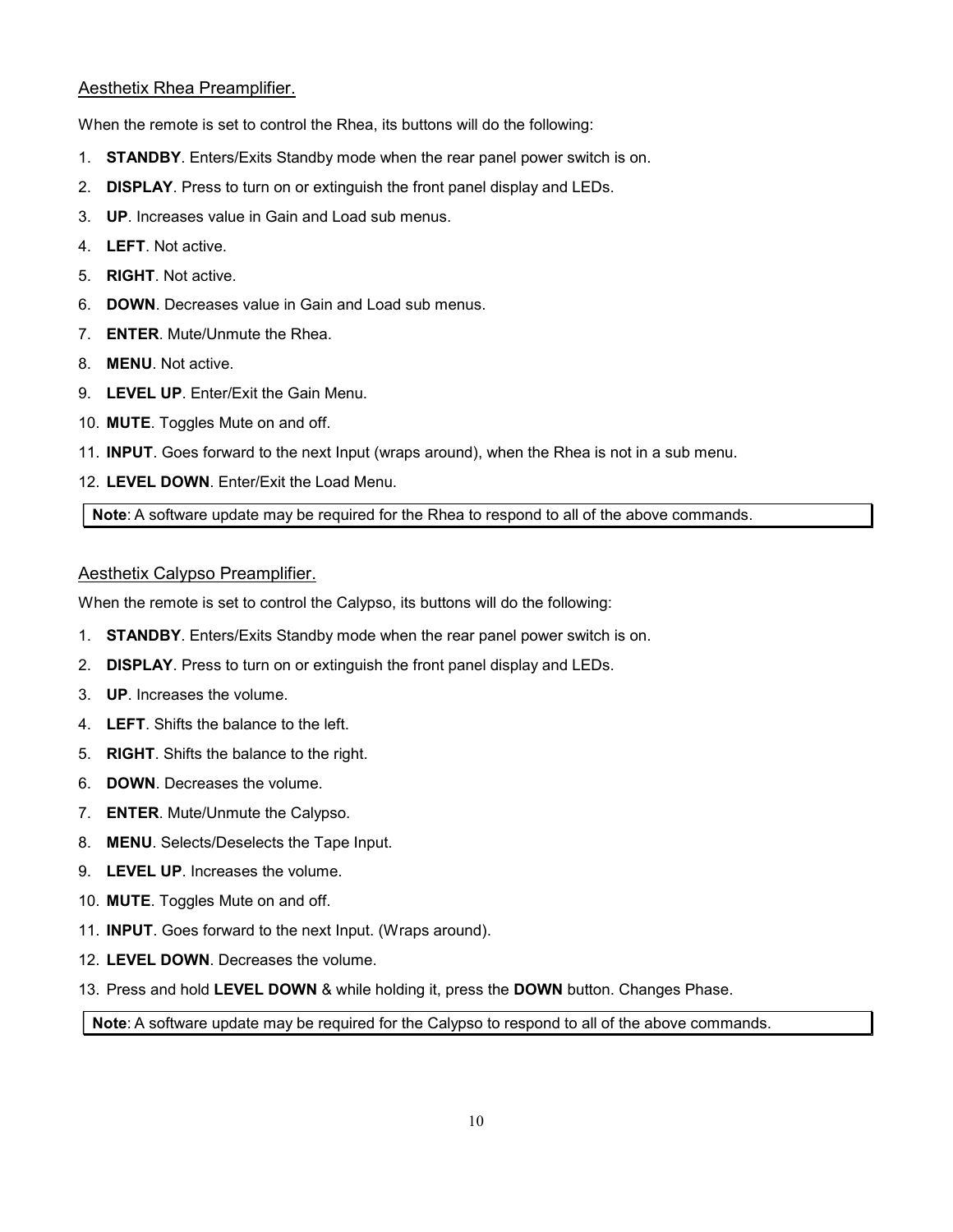### Aesthetix Romulus CD Player/DAC and Pandora DAC.

When the remote is set to control the Romulus or Pandora, its buttons will do the following:

- 1. STANDBY. Enters/Exits Standby mode when the rear panel power switch is on.
- 2. **DISPLAY**. Press to turn on or extinguish the front panel display and LEDs.
- 3. UP. Pauses CD playback (Romulus only).
- 4. LEFT. Hold to skip back within a track, press once skip back to the previous track. (Romulus only)
- 5. RIGHT. Hold to skip forward within a track, press once skip forward to the next track. (Romulus only)
- 6. DOWN. Stops CD playback (Romulus only).
- 7. ENTER. Play CD (Romulus only).
- 8. MENU. Eject CD (Romulus only).
- 9. LEVEL UP. Increases the volume when optional volume control is installed. Otherwise not active.
- 10. MUTE. Toggles Mute on and off.
- 11. INPUT. Goes forward to the next Input. (Wraps around).

12. LEVEL DOWN. Decreases the volume when optional volume control is installed. Otherwise not active.

Note: A software update may be required for the Romulus or Pandora to respond to all of the above commands.

Direct IR Commands (Non toggle)

When using a learning remote or programming a system controller, direct commands can be sent from this remote via IR. If a command data sheet is required, please contact your Aesthetix dealer or the factory.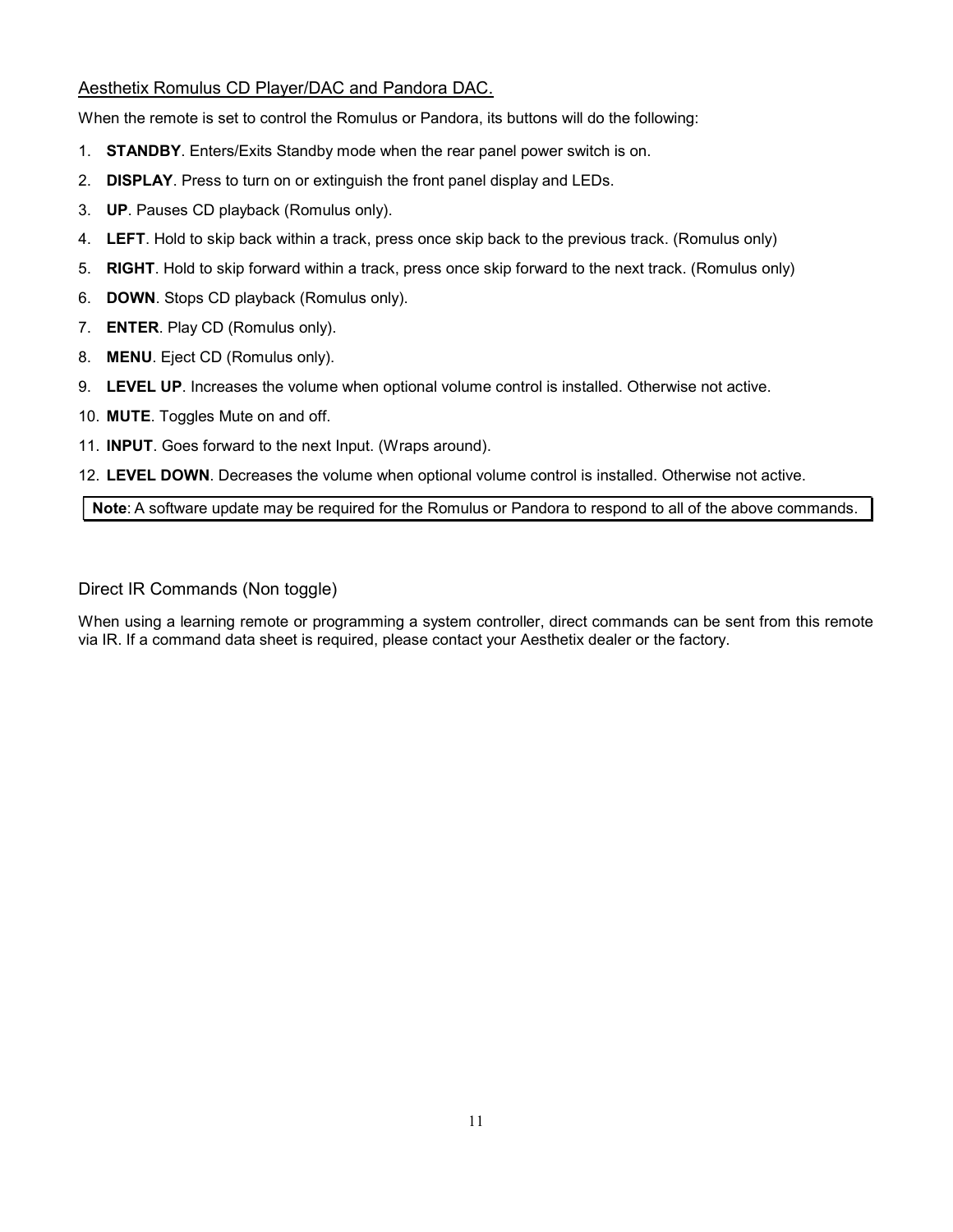# Appendix A. Troubleshooting Guide

If the Remote should function abnormally during operation, please review the items in the following checklist.

Please be sure to thoroughly check all other connected components such as speakers, preamplifiers, as well as cables.

| Symptom                                                                                  | <b>Possible Cause(s)</b>                                 | Remedy                                                                                                                                                         |
|------------------------------------------------------------------------------------------|----------------------------------------------------------|----------------------------------------------------------------------------------------------------------------------------------------------------------------|
| No response to user<br>input and no LEDs<br>illuminate.                                  | The remote is deactivated.                               | Press and hold the <b>STANDBY</b> button.<br>While holding Standby, press the MENU<br>button, and then let go of both. Press the<br><b>UP</b> button. (Page 5) |
|                                                                                          | The internal battery is not installed or is<br>dead.     | Verify that a good CR2450 battery is installed<br>and its identification numbers visible. (Page<br>8)                                                          |
| Audio device does not<br>respond to remote but<br>remote I FDs illuminate<br>when moved. | Incorrect audio device selected.                         | In the remote sub menu, reselect the audio<br>device to be controlled. (Refer to Command<br>Set feature on page 5).                                            |
|                                                                                          | Device to be controlled has early software<br>installed. | Contact your dealer.                                                                                                                                           |
|                                                                                          | HRC-3 mis-programmed.                                    | Restore factory defaults & re-program.                                                                                                                         |
| Audio device responds<br>to remote but LEDs<br>don't illuminate.                         | LED brightness turned off.                               | Set LED brightness to a higher level. (Page<br>6).                                                                                                             |
|                                                                                          | Motion Sense is turned off.                              | Enable the Motion Sense feature. (Page 7)                                                                                                                      |
| LEDs extinguish too<br>slow or too quickly<br>when the remote is<br>motionless.          | LED timer value set too short or long.                   | Set desired value in LED timer sub menu.<br>(Page 7)                                                                                                           |
| Remote flashes 5 times<br>when any one button is<br>pressed.                             | Battery is too low to operate.                           | Replace HRC-3 battery with same type.                                                                                                                          |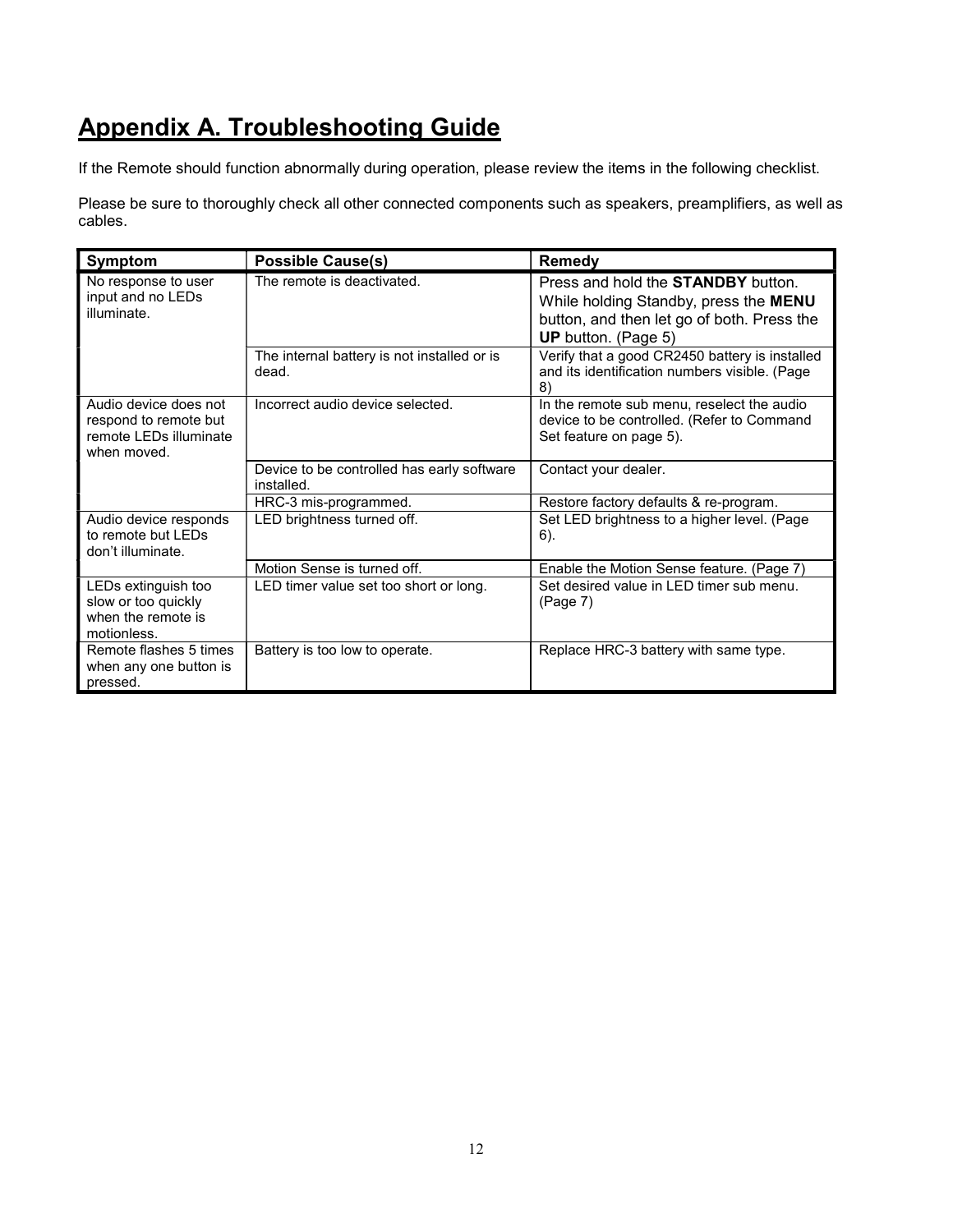# Appendix B. Specifications

| Dimensions:                              | 6.5625" L x 2" W x 0.875" D – Button top to foot bottom. (16.67 x 5.1 x 0.22 cm).                                              |
|------------------------------------------|--------------------------------------------------------------------------------------------------------------------------------|
| Weight:                                  | 0.4 Lbs stand alone $(0.18 \text{ Kg})$ .                                                                                      |
| <b>Maximum Operating</b><br>Temperature: | 122 $\degree$ F (50 $\degree$ C).                                                                                              |
| <b>Internal Battery:</b>                 | CR2450, 3V                                                                                                                     |
| <b>System Code:</b>                      | RC5 Preamp - 16<br>RC5 Preamp2 - 19<br>$RC5$ Phono $-21$<br>$RC5 CD - 20$<br>RC5 Delay – 89 (mSec delay between transmissions) |



SPECIAL NOTE: Regulations for disposal and recycling of batteries vary widely; local governments may have additional requirements over those of national regulations.

DISPOSE OF OLD BATTERIES IN ACCORDANCE WITH YOUR LOCAL JURISDICTION.

Specifications subject to improvement or change without notice.